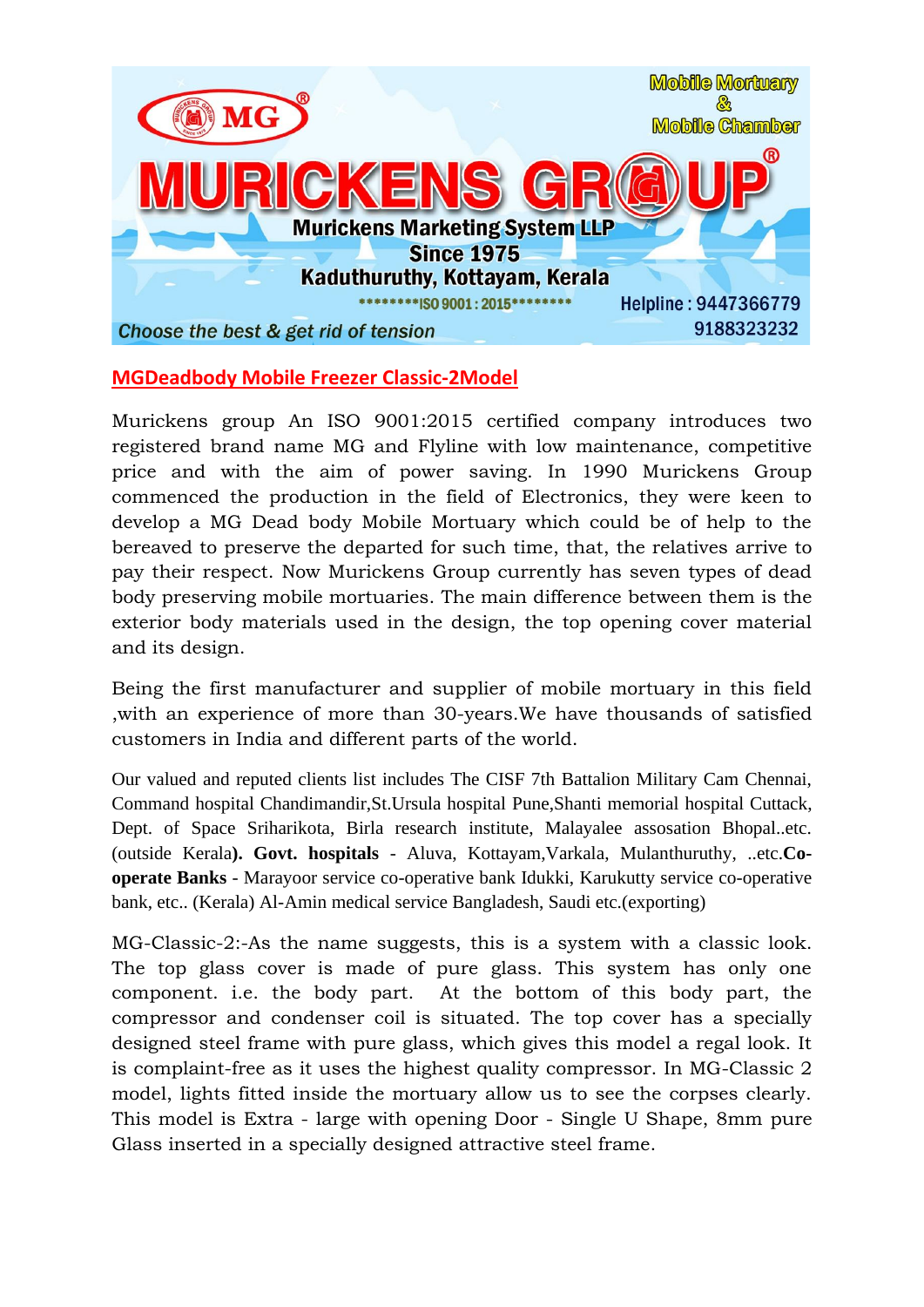Since this system is entirely made up of Steel, it has an aesthetic look. The capillary pipe is made up of copper which is complaint-free as compared to other systems that use Al/GI capillary pipes. MG-Classic-2 also contains a steel tray which is used for mounting dead body. Almost all types of bodies can be accommodated inside this system since the dimension is of standard type.The whole body of the MG-Classic 2 is made up of mirror polished 304 steel which provide it an elegant look.



## **MG-Classic-2DEAD BODY FREEZER Dimension :**

Length-203.2 cm (80") ,Height-88.9cm ( 35" ),Width-71.12 cm (28" ) **Mortuary Inside** : length -74.5 " (189 cm) , Width -22 " (57 cm). **Weight** : Bottom section-70 Kg , Top opening Pure glass with steel- 50Kg , body lifting steel structure- 7Kg Total weightof MG dead body mobile freezer:127 Kg

Structure of the body : Stainless Steel & Copper. Steel Gauge : 22 Gauges 304 Food Grade mirror Polished.

## **MG MORTUARY COMMON FEATURES:**

► US Technology with low maintenance.► Dead body can be preserved for longer periods. ► Stainless Steel stretcher.► Mortuary body made-up of full Stainless steel and copper which provide complaint free working and long life. ► View from all angles.►Fully automatic► Adjustable Digital display thermo meter. ► Input voltmeter.► Separate on-off switch for voltmeter , lights and compressor. ► Insulation - PUF system (New technology).► Inner side light.► Top door opening with side view Pure Glass. ► Light weight and compact size.► Noiseless functioning.► Wheel mounted (smooth and strong four wheels). ► Attractive look and long durability.► Temperature from -2oC to -20oC.